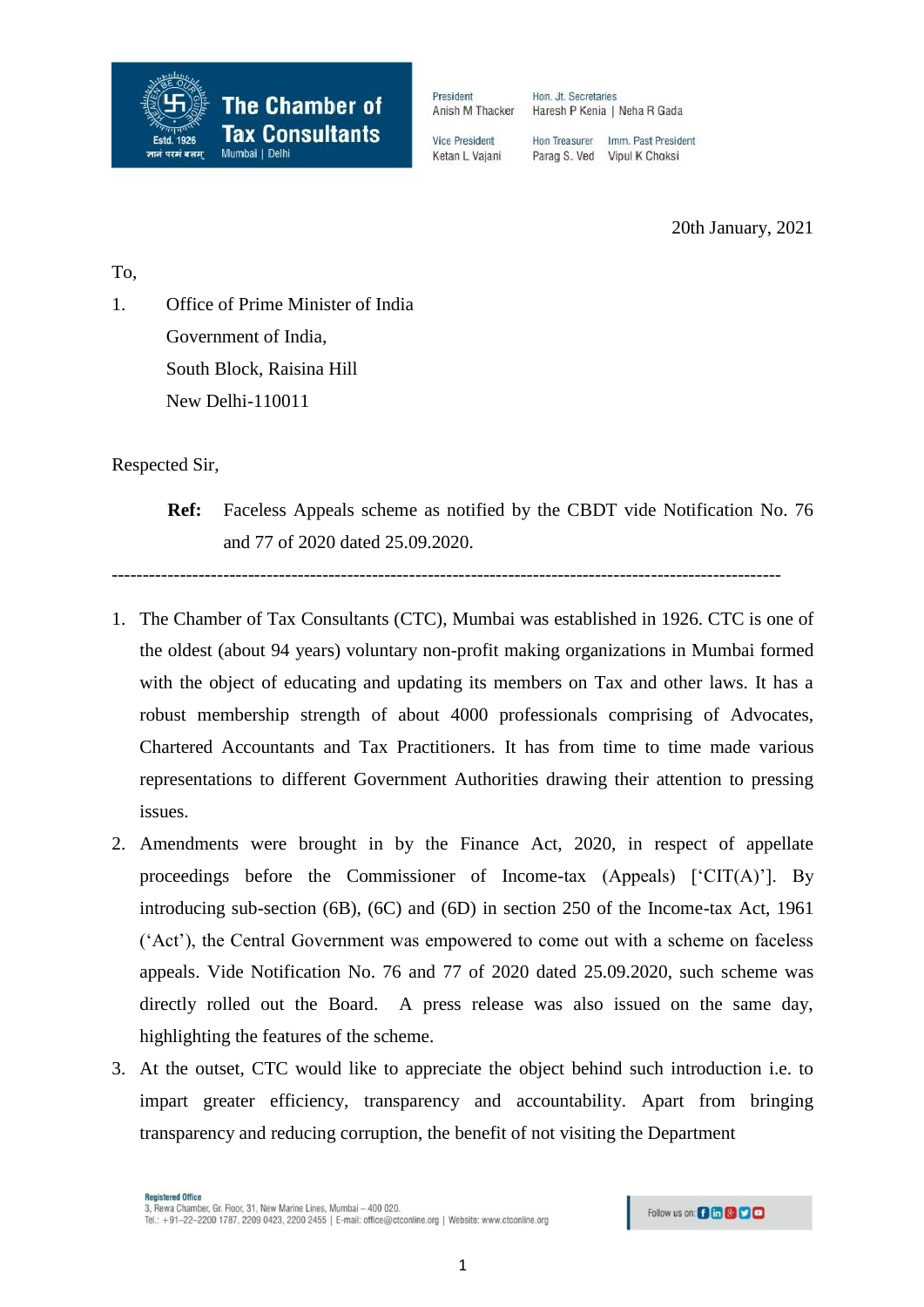

**Vice President** Ketan L Vaiani Hon Treasurer Imm. Past President Parag S. Ved Vipul K Choksi

Haresh P Kenia | Neha R Gada

Hon. Jt. Secretaries

repeatedly is also a big relief for the assessees and their representatives. Having said that, it is also important to point out that there are certain critical areas of the scheme which shakes the entire foundation of the scheme. Attention is drawn to such issues by way of the present representation.

## **4. Personal hearing**

- 4.1. Since many years, the concept of a hearing of any appeal is an indispensable part of appellate proceedings including the ones before the  $CIT(A)$ . Practically also, it is experienced that oral arguments have an altogether different impact on the CIT(A) as compared to the written submissions. It has been experienced that some issues are difficult to explain by way of written submission though the same may not require more than few minutes when explained orally. The importance of stress and emphasis on certain aspects of the arguments while arguing orally also cannot be undermined. Further, in a hearing, there are arguments and debates and there are questions and answers which goes on simultaneously; which leads to clearance of many doubts and issues which is harboured by or which crops up in the mind of the appellate authorities. Apart from the above, arguing matters which involves a lot of paperwork and referring to several documents at the same time, would be extremely difficult and a lengthy affair if the written mode is adopted. The same would be easier when done in a physical and oral form. Needless to point out the technological issues in submitting voluminous papers online.
- 4.2. When one comes to the new scheme, one will notice from paragraphs 9(a), 11(3), 12(1) and 12(4) that this new scheme envisages no physical hearing under any circumstances. Thus, there is a complete doing away with it differently put, nonallowing of, physical hearing in all cases, **without a single exception**. In certain cases, the situation or the facts of the case may so require to have a physical hearing. In such situations, complete debarment of the physical hearing appears to be absurd and arbitrary.
- 4.3. To take it further, as per paragraphs 12(2) and 12(3) of the Scheme, an assessee has no right of oral hearing via video conferencing. What an assessee can do is only request for such opportunity for oral hearing and the Chief Commissioner or the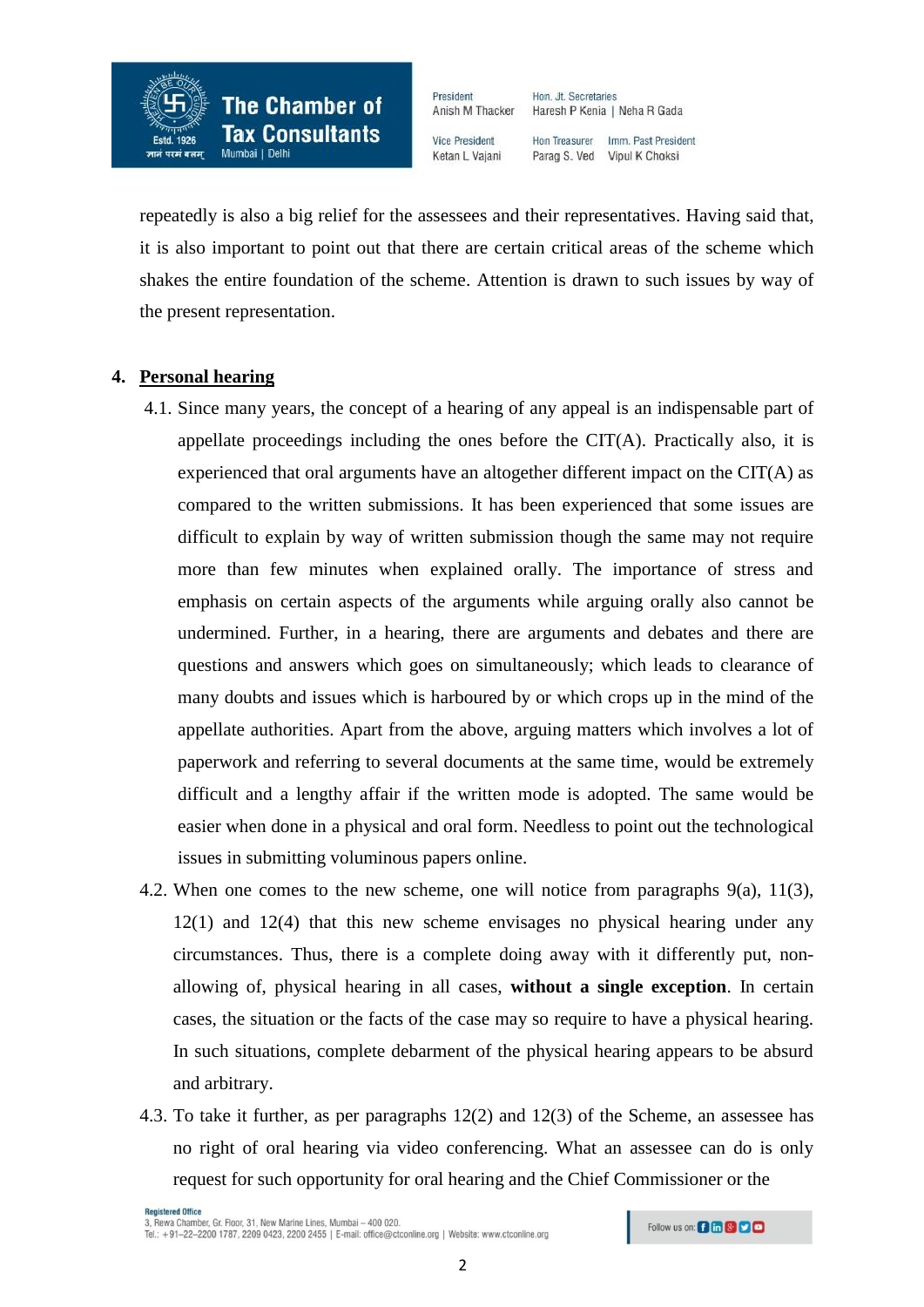

Hon. Jt. Secretaries Haresh P Kenia | Neha R Gada

**Vice President** Ketan L Vaiani Hon Treasurer Imm. Past President Parag S. Ved Vipul K Choksi

Director General, in charge of the Regional Faceless Appeal Centre ('RFAC'), under which the concerned appeal unit is set up, may approve the request for personal hearing if the request is covered by the circumstances to be prescribed in this regard in paragraph 13(xi) of the scheme. This, provision also appears to be absurd, irrational and illegal.

- 4.4. It should not be forgotten, that an assessee has filed an appeal and it is the assessee appellant who has to make out his case before the first appellate authority. An assessee therefore, should be allowed to make out his case, if he so desires, by making oral arguments either by way of physical hearing or through video conferencing, without any conditions attached.
- 4.5. It is also important to bear in mind that most of the assessments except a few would be done in a faceless manner and even in such faceless assessment, an assessee will not get an opportunity of personal hearing except for very few cases which are yet to be prescribed. If even at the first appellate stage, an opportunity for personal hearing is not granted, then the assessee would go without any oral hearing opportunity at two stages. In such cases, the first time when his or his authorised representative's voice would be heard will be before the Income-tax Appellate Tribunal which is the last fact finding authority. This is absurd.
- 4.6. There is a reasonable apprehension in the mind of the taxpayers that this scheme will have an adverse impact on the overall decision making process and the persons to be affected the most would be the assessees. The concept of e-proceeding and faceless proceeding, is many a time detrimental even in case of assessments. Stretching this concept to appellate proceeding is something which will not inspire confidence in the masses.

# **4.7. Therefore, the following is suggested:**

- **a. Where an appellant assessee requests or desires an oral hearing (via video conferencing), the same should be granted without any ifs and buts.**
- **b. Where an appellant assessee requires a physical personal hearing, depending upon the facts of the case, the National Faceless Appeal Centre ('NFAC')/ RFAC should accept/ reject such request in an objective manner**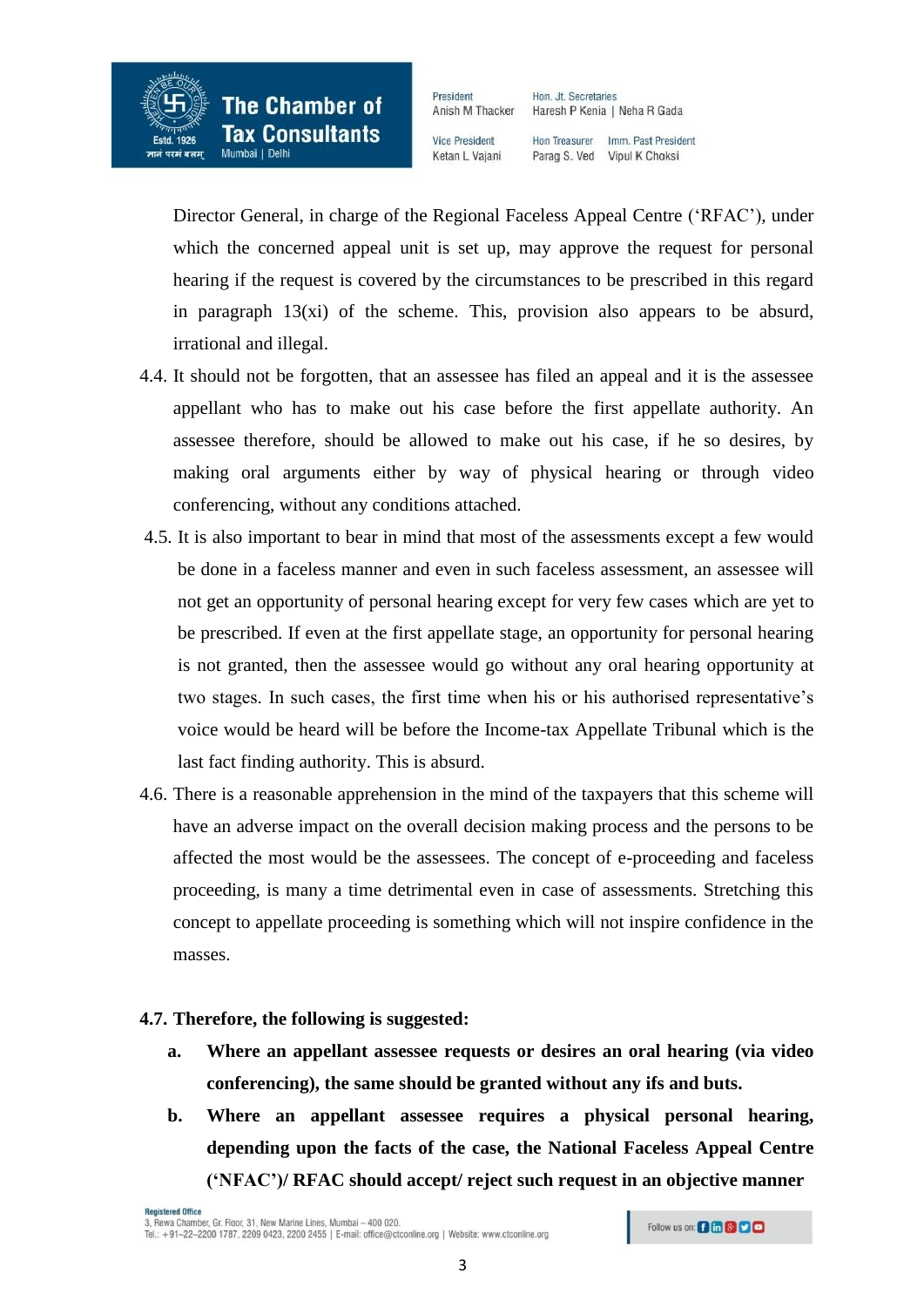

President

Hon Treasurer Imm. Past President Parag S. Ved Vipul K Choksi

**based on the criteria to be prescribed. Such criteria should be kept flexible and should be discussed with the stakeholders before any notification. Further, rejection of such request for physical hearing should be done by way of a reasoned order which should be made appealable before a higher forum or before the ITAT.** 

## **5. Review of orders**

- 5.1. The scheme envisages review of order passed by one appeal unit. As per para  $5(xix)$ , once a draft order is prepared by one appeal unit, and if the disputed tax, fee, penalty including surcharge and cess exceeds a prescribed limit then the same has to be compulsorily referred to another appeal unit for review. In case the disputed tax is less than the prescribed limit, then the NFAC shall examine the draft order in accordance with the risk management strategy specified by the Board, including by way of an automated examination tool and then either confirm it or send it to another appeal unit for review. In some cases, an order may go through the lens of three appeal units.
- 5.2. It may be appreciated that CIT(A) is a quasi-judicial authority entrusted with the task of adjudicating appeals between the assessees and the Department [employer of the CIT(A)]. CIT(A) is expected to perform its functions in an independent, objective, fair and unbiased manner.
- 5.3. At this stage, it is apt to draw attention to proviso to section 119(1) of the Act. Section 119(1) of the Act, enables Board to issue such orders, instructions and directions to other income-tax authorities as it may deem fit for the proper administration of this Act. However, proviso to section 119(1) of the Act restricts such power of Board so as to not interfere with the discretion of the CIT(A) in the exercise of his appellate functions. Further, the proviso also restricts the power of Board so as to not require any income-tax authority to make a particular assessment or to dispose of a particular case in a particular manner. Interference in the appellate process was frowned upon by the **Hon'ble Bombay High Court in case of Chamber of Tax Consultants vs. CBDT - 416 ITR 21(Bom),** where the CBDT action plan was under challenge. The Court therein held that "*it is well laid down*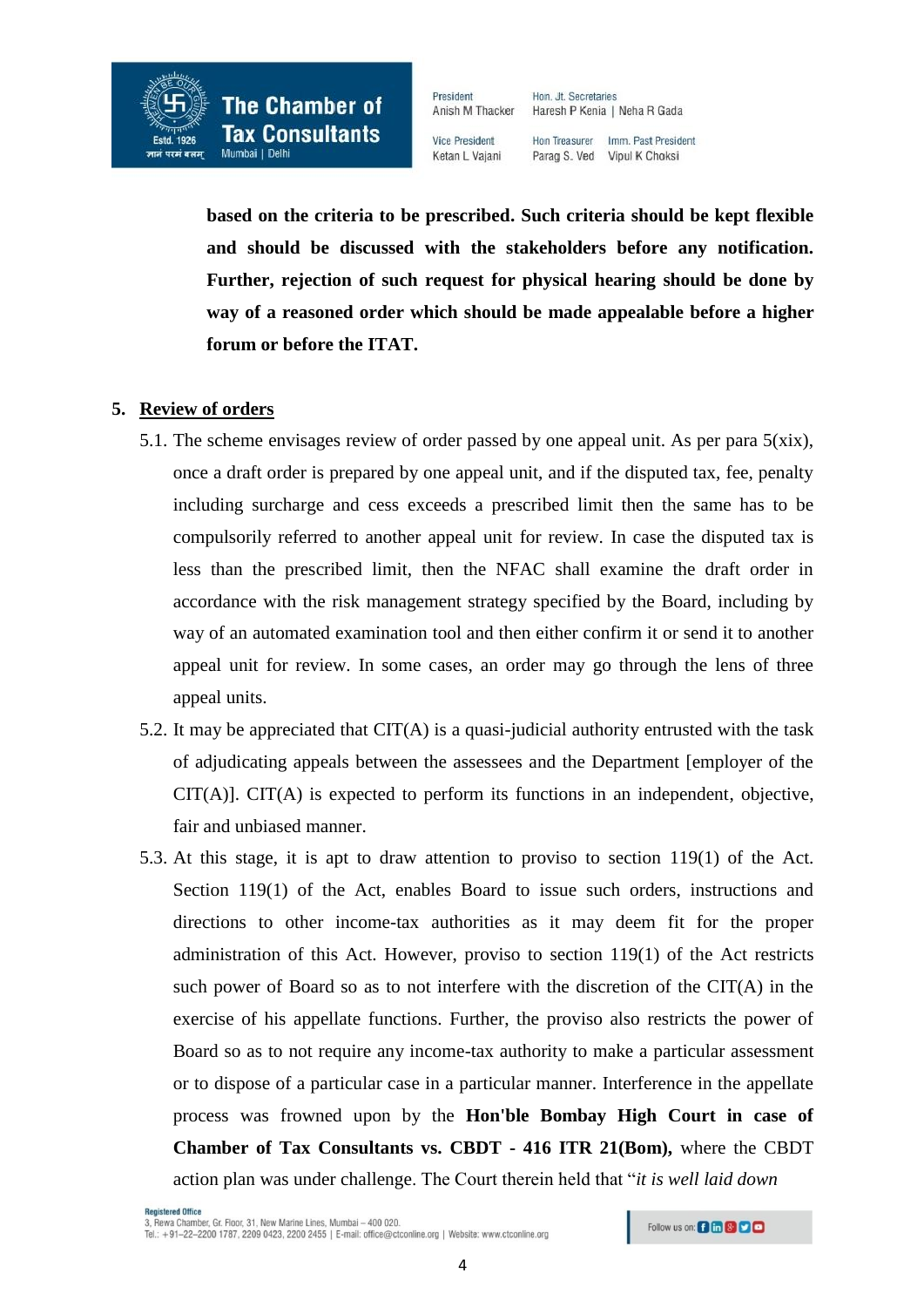

**Vice President** Ketan L Vaiani Haresh P Kenia | Neha R Gada Hon Treasurer Imm. Past President

Parag S. Ved Vipul K Choksi

Hon. Jt. Secretaries

*through series of judgments in field of administrative law, interference or controlling of the discretion of a statutory authority in exercise of the powers from an outside agency or source, may even be superior authority, and is wholly impermissible. This general principal of administrative law finds statutory embodiment in subsection (1) of Section 119 of the Act*". In this judgment, the Court had held that mere propensity to influence the appellate Commissioners to pass an order in a particular manner so as to achieve a greater target of disposal would not stand the test of law.

- 5.4. The very fact that order of the appeal unit would be reviewed by another officer of the Department ruins the confidence of the appellant assessees, as the apprehension of compromise of independence would loom large. A basic postulate of the rule of law is that justice should not only be done but it must also be seen to be done. Further, the **Apex Court in case of P. K. Ghosh vs. J. G. Rajput [(1995) 6 SCC 744]** has held that "*Credibility in the functioning of the justice delivery system and the reasonable perception of the affected parties are relevant considerations to ensure the continuance of public confidence in the credibility and impartiality of the judiciary. This is necessary not only for doing justice but also for ensuring that justice is seen to be done.*"
- 5.5. The entire process of review of order is likely to fall foul of the above legal position, even if the jurisdictional appellate authority is NFAC. NFAC, it appears, does not consist of CIT(A) rather it consists of Chief Commissioner and other administrative officers. Thus, this entire process of review of orders requires reconsideration. There appears to be intermingling of administrative and quasi-judicial functions which is bad in law. It is never envisaged/ contemplated/ experienced that an order of an appellate authority is reviewed by any person leave aside by any officer of the party to dispute. Such review mechanism is a fatal blow to the independence of this appellate forum. Review of order cannot be done by the party to the dispute, as no man can be judge in his own cause.
- 5.6. Apart from the above, when the matter is reviewed by an appeal unit, it is most strange to find that such appeal unit may suggest variations in such draft order and while suggesting such variations, there is no requirement to hear the parties. Thus, without hearing the parties, the appeal unit which reviews the draft order shall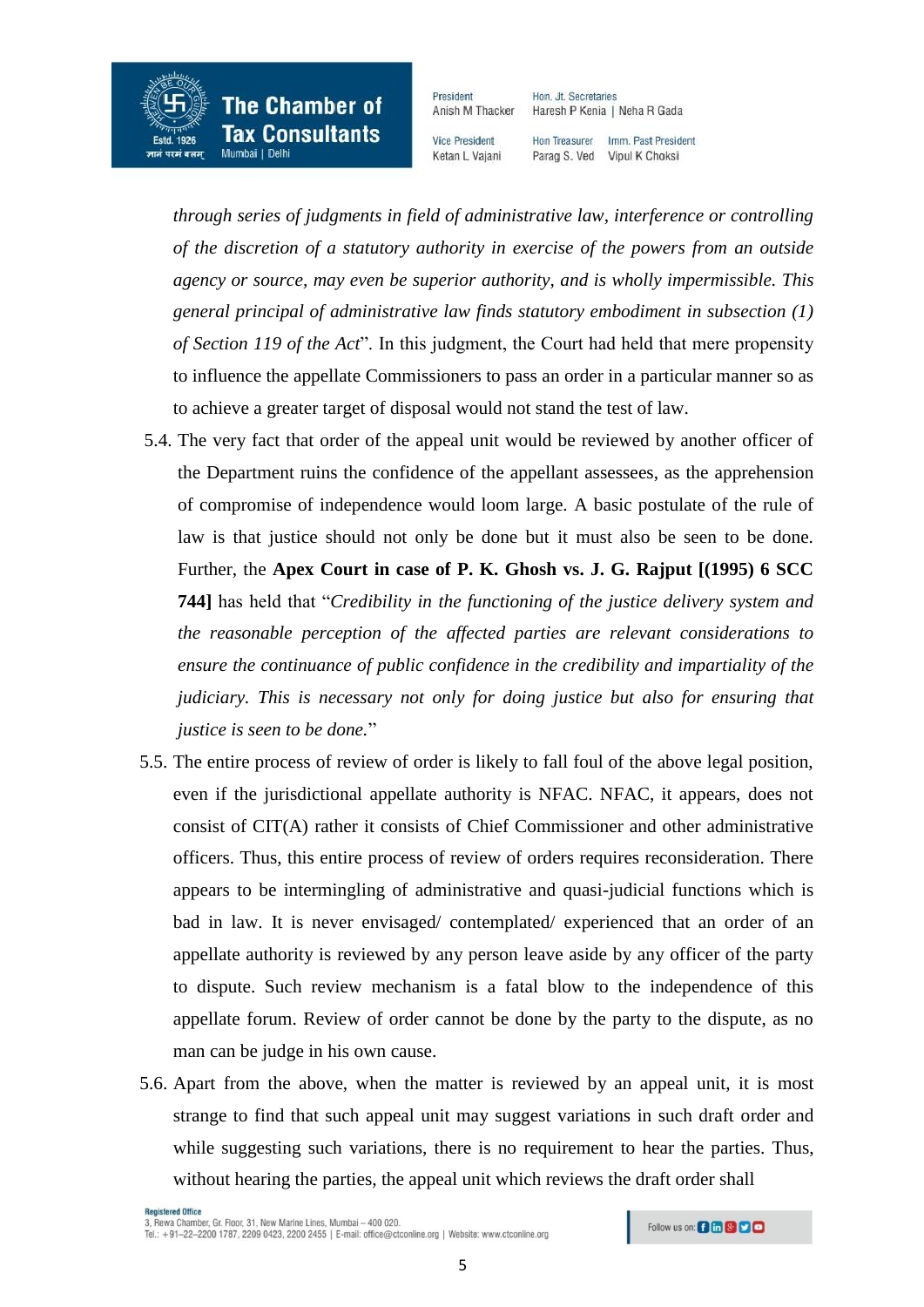**The Chamber of Tax Consultants** 

Estd. 1926

परमं बलम

President Anish M Thacker

**Vice President** Ketan L Vaiani

Hon. Jt. Secretaries Haresh P Kenia | Neha R Gada

Hon Treasurer Imm. Past President Parag S. Ved Vipul K Choksi

suggest variations. It is only when the appeal unit reviews the order and suggests variations that the matter will be assigned to a third appeal unit and such appeal unit shall issue a show cause notice through NFAC where the suggestions intend to enhance an assessment or a penalty or reduce the amount of refund. Further, in such cases, at what stages, personal hearing opportunity will be granted is also equally important. It may so happen that due to personal hearing before an appeal unit, the unit gets satisfied with the assessee's claim, but when the same is reviewed by another unit and if no opportunity of personal hearing is granted before such unit, the result changes. Though this would not even come to the knowledge of the assessee, but is certainly possible and will lead to miscarriage of justice.

# **5.7. Therefore, the following is suggested:**

- **a. There should be no review of order of an appeal unit by any other unit or any other officer under any circumstances.**
- **b. If at all, there is any apprehension, the Board may contemplate setting up of bench of two or more CIT(A) to adjudicate on any dispute. However, no order of an appeal unit can be reviewed by another unit or by any other authority.**

# **6. Date of hearing**

6.1. The very first step in any appellate proceeding is to fix a date and place of hearing and ask the appellant to put forth his case. The same step is even prescribed in section 250(1) of the Act. In the procedures prescribed under the Scheme, it appears that as per paragraph  $5(1)(v)$ , the NFAC will issue a notice if information or documents etc. is required from the appellant and then the appellant can reply as per para  $5(1)(vi)$ . Such a facility/ concept is inherently flawed; as in case of an appeal, it is the appellant who has to make out his case. Thus, the first step as per section 250(1) of the Act to issue a notice fixing a time and date of hearing appears to be missing in the entire faceless scheme.

### **6.2. Therefore, the following is suggested:**

**a. The first step in the procedures prescribed in para 5(1) should be issue of**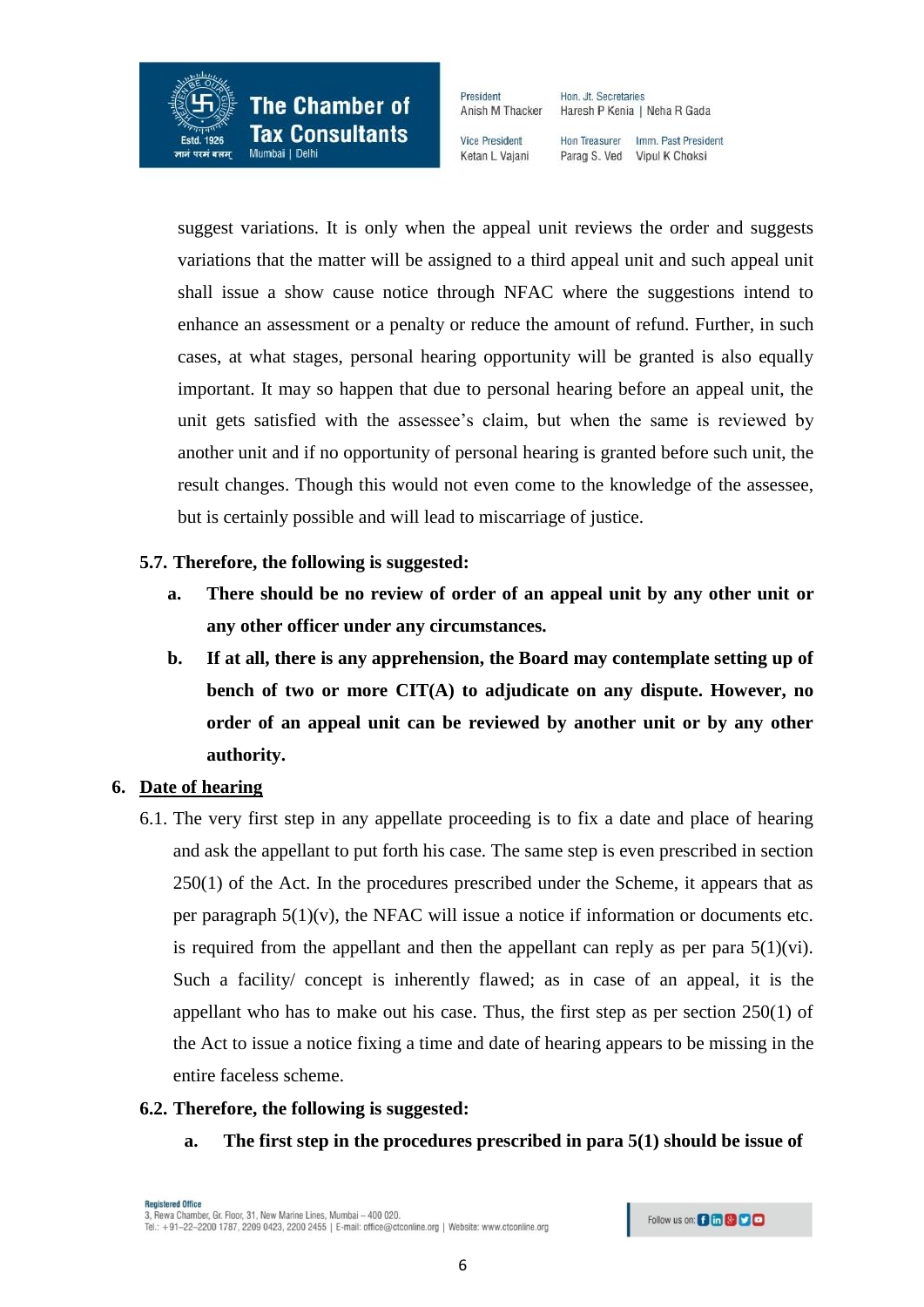

Hon Treasurer Imm. Past President Parag S. Ved Vipul K Choksi

**notice u/s 250(1) of the Act to the assessee to file submission/ details/ documents etc. to put forth his case.** 

### **7. Opportunity of being heard in respect of application for condonation of delay etc.**

7.1. The appeal units have to dispose of the application for condonation of delay, application for non-compliance with section 249(4)(b) of the Act, application for admission of additional ground/ additional evidence. It is not appearing from the scheme, whether before passing any adverse order in this regard, any opportunity of being heard/ or a show-cause notice would be issued or not. Similarly, if the Department files any submission or where the Assessing Officer ('AO') / National Eassessment Centre ('NEAC') submits any report or reply in respect of additional ground/evidence or otherwise, whether the same shall be presented to the appellant assessee for his rebuttal is not coming out clearly in the scheme.

# **7.2. Following is, therefore, suggested:**

- **a. A specific step should be prescribed to the effect that before passing any adverse order disposing of any application either for condonation of delay or for non-compliance with section 249(4)(b) of the Act or for admission of additional ground/ additional evidence, a show cause notice should be issued to the assessee stating the reasons in this regard and an opportunity of being heard should be granted to the assessee.**
- **b. Any submission, reply or report received from the AO/ NEAC in respect of additional ground/evidence or otherwise, should be presented to the assessee for his rebuttal/ reply.**

# **8. Additional evidence at the instance of the Revenue - Para 5(xv) and 5(xvi) of the Scheme**

8.1. Attention is invited to paragraphs  $5(xv)$  and  $5(xvi)$  of the scheme. As per paragraph 5(xv), the NEAC or AO, as the case may be, may request the NFAC to direct the production of any document or evidence by the appellant, or the examination of any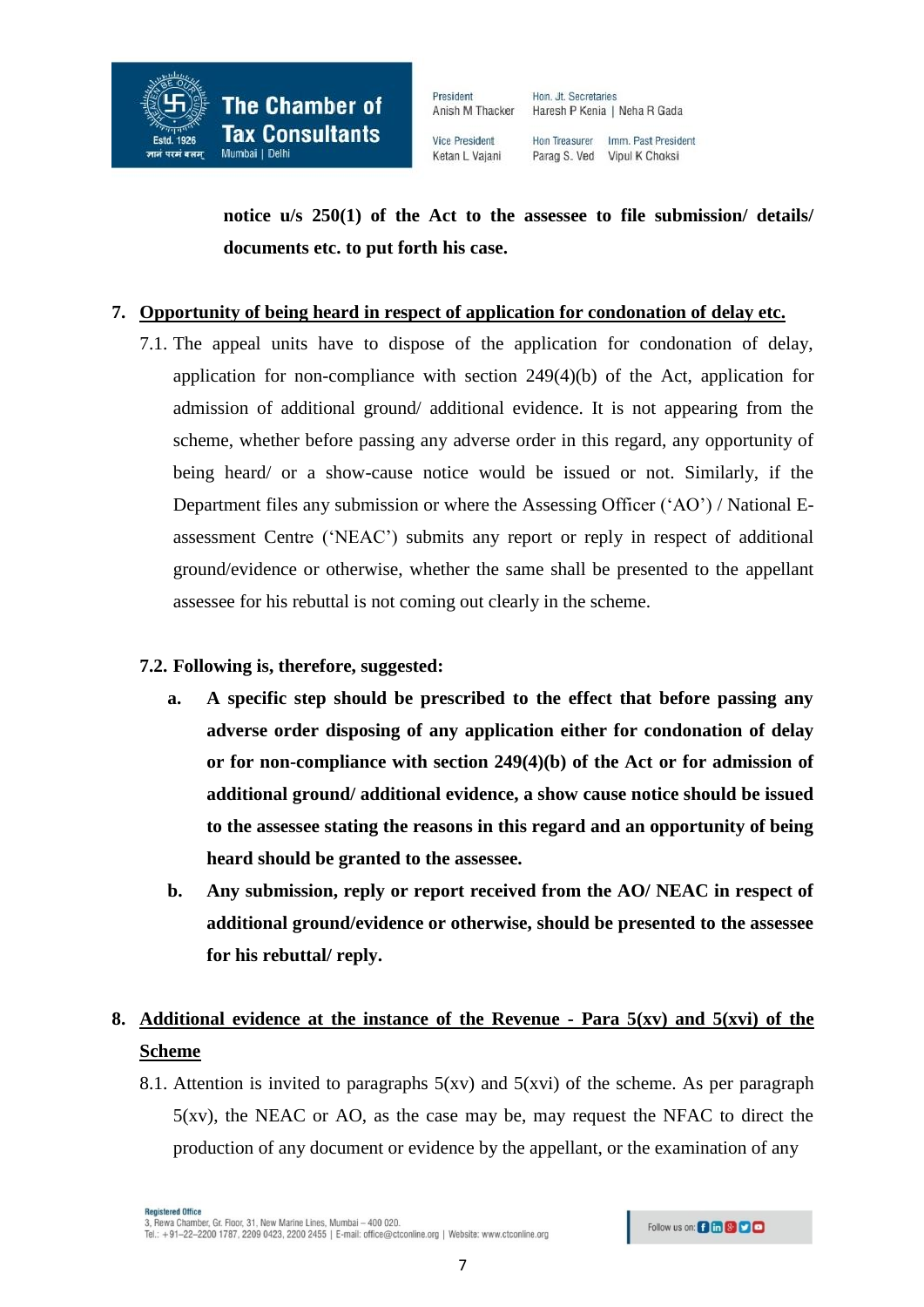

Hon. Jt. Secretaries Haresh P Kenia | Neha R Gada

**Vice President** Ketan L Vaiani Hon Treasurer Imm. Past President Parag S. Ved Vipul K Choksi

witness, as may be relevant to the appellate proceedings. As per para  $5(xvi)$ , appeal unit shall consider such request and may, if it deems fit, prepare a notice and send the same to the appellant. This request on behalf of the AO appears to be independent of the remand proceedings.

- 8.2. This request on the part of the AO or NEAC appears to be incongruous with the provisions of the Act and the judicial precedents. The AO has to rely upon the documents which form part of the assessment proceedings. He cannot travel beyond what is stated in the assessment order. In such case, by asking the assessees to produce any other document or examining any other witness would tantamount to travelling beyond the assessment order and would in fact amount to improving the assessment order. This is certainly not permissible and is well laid down in number of judgments. This also, would indirectly mean defeating the time limits prescribed to pass the assessment order.
- 8.3. When an assessee has to produce any additional evidence, he has to go pass the stringent conditions laid down in Rule 46A of the Income-tax Rules, 1962 ('Rules'). The assessee has to make out his case as to why additional evidences are required to be admitted in accordance with Rule 46A of the Rules. However, if the provisions of para  $5(xy)$  are kept in juxtaposition with the provisions of Rule 46A, it appears that the Department are not required to pass the tests laid down in Rule 46A. This is absurd and incongruous. The Department should also justify as to why any additional evidence is sought from the assessee or why any examination of witness is required at the appellant stage and why the same was not sought for at the assessment stage. This would bring both the parties at par. With an already exiting handicap of having a departments employee acting as CIT(A), such further benefits should not be granted to the Department thereby making the entire process one-sided.

### **8.4. Following is therefore, suggested:**

- **a. Para 5(xv) of the Scheme should be scrapped**
- **b. If at all, the AO wants to rely on any document or call for any document from the assessee which is not forming part of the assessment record or examine any witness not examined during the assessment proceeding then**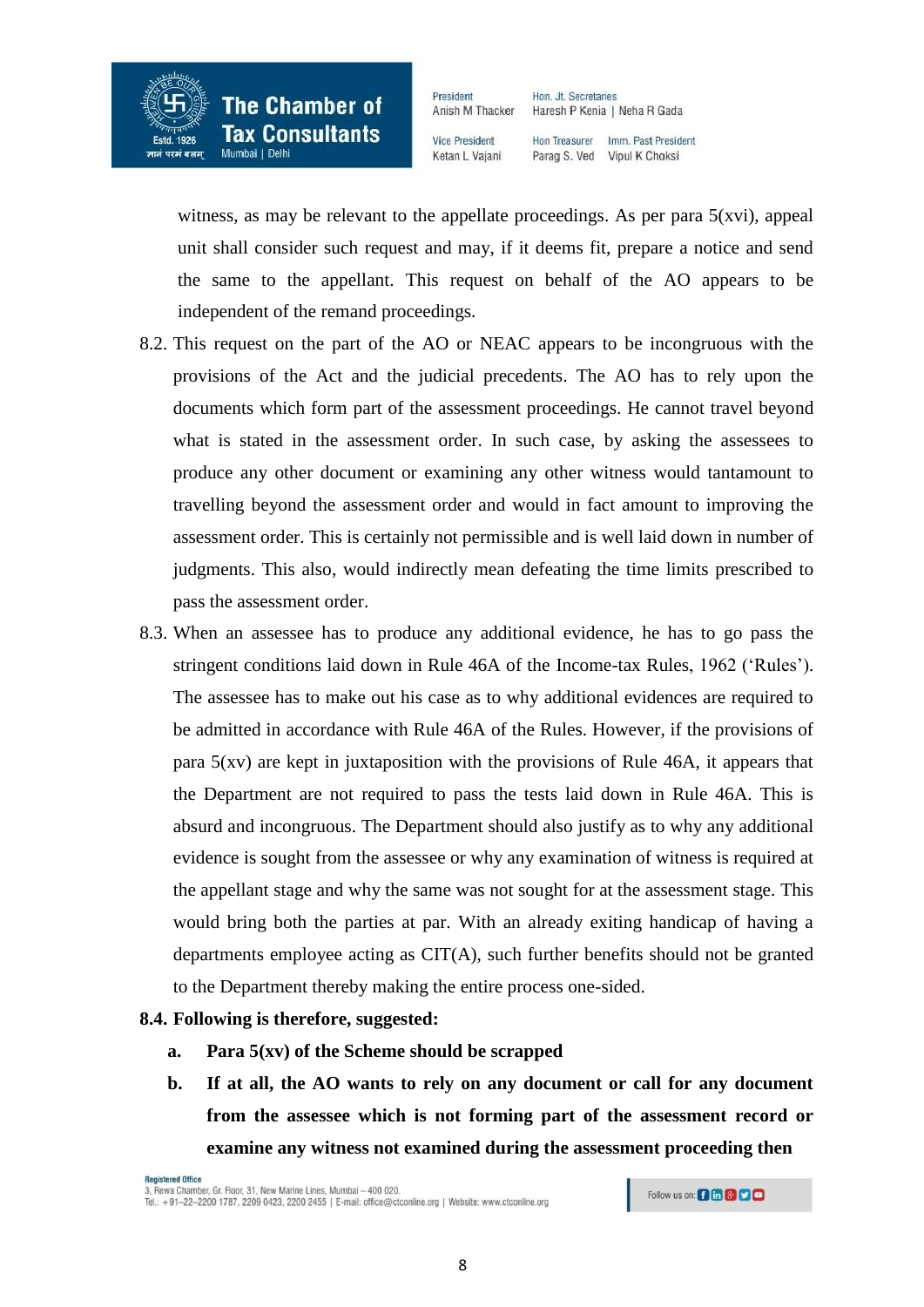

Hon Treasurer Imm. Past President Parag S. Ved Vipul K Choksi

# **he should be asked to justify his request in accordance with the provisions of Rule 46A.**

# **9. Communication of notices**

- 9.1. In the faceless appeal scheme, as per para 9 read with para 11, all communications between the NFAC and the appellant, or his authorized representative, shall be exchanged exclusively by electronic mode. Further, such electronic communication is by three modes i.e. by way of placing an authenticated copy thereof in the assessee's registered account or sending a copy on the assessee's or authorized representative's registered email address or uploading on the assessees mobile app. Further, all three mode of communication is followed by a real time alert.
- 9.2. One of the modes of communication which is prescribed in section 282 of the Act is service of notice; order etc. on the registered email address of the assessee. Thus, the second option under para 11 of the scheme, appears to be in accordance with the provisions of section 282 r.w. Rule 127(2)(b). We therefore, request that this should be made the only mode of communication.
- 9.3. In so far as the first option is concerned i.e. placing the notice etc. on the registered account of the assessee, the same, in our humble opinion, would not amount to a proper service of notice. The provisions of section 13 of the Information Technology Act, 2000, are also to apply here as per para 11(4) of the Scheme and that serving of notice etc. on the registered account of the assessee will not satisfy the requirements of section 13 of the Information Technology Act (year?), unless such notice etc. is also issued by way of email on the registered email address. Paragraph  $2(x)$  of the Scheme deems the registered account in the designated portal of the Income-tax Department as computer resource of appellant. This is in violation of the provisions of the Information Technology Act as it is for the addressee to designate its computer resource and the same can never be deemed by anyone and not by the originator in any case.
- 9.4. The third option of serving on the registered mobile app is not functional yet and therefore, we reserve our rights to make suggestions as and when the same becomes functional.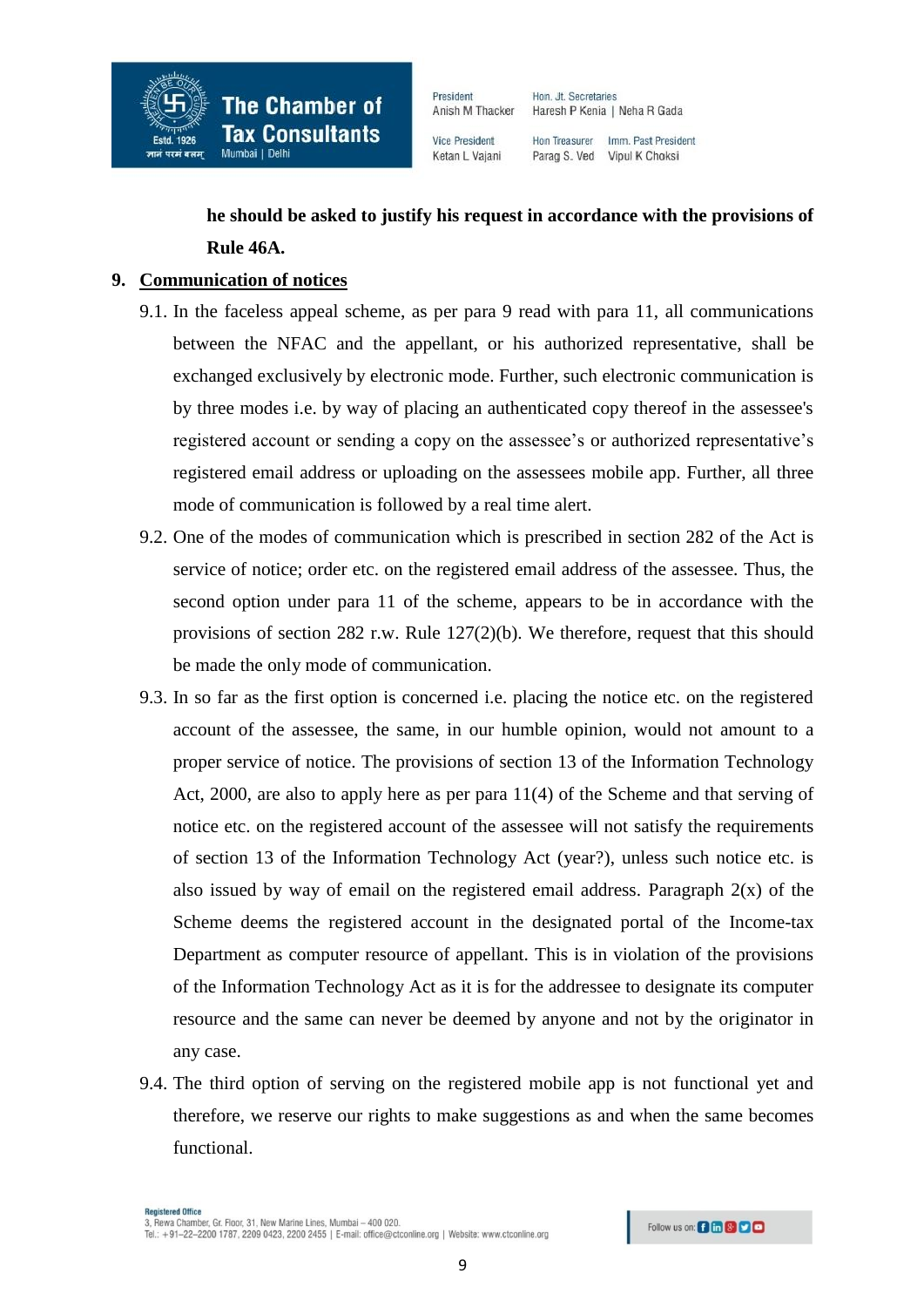

Hon. Jt. Secretaries Haresh P Kenia | Neha R Gada

**Vice President** Ketan L Vaiani Hon Treasurer Imm. Past President Parag S. Ved Vipul K Choksi

9.5. Also, in so far as the service of notice through email address is concerned, para 11(b) prescribes that service shall be made to registered email address of the appellant or his authorized representative. Registered email address of the appellant is defined in para 2(xxii) of the Scheme, wherein six alternate email addresses have been specified. We draw the attention of the Board to Form 35 notified for filing online appeal to the first appellate authority. In such form, the appellant is required to give one email address and then he has to also specify whether notices/ communication may be sent on email? In such scenario, if the appellant selects 'yes', then the communication should be first sent to the email address as specified in Form 35. This option is not available in para 2(xxii) of the Scheme. If the communication is first sent to such email address and the same remains unanswered, then the communication may be sent to any other alternate addresses prescribed in para 2(xxii) of the Scheme.

## **9.6. It is therefore, suggested that:**

- **a. The only mode of communication, if done electronically, should be by way of service to the email address of the appellant.**
- **b. Service cannot be done by simply putting notice etc. on the appellant's registered account.**
- **c. In case of service to the email address of the Appellant, where the option given under Form 35 of service to a particular email address as mentioned therein is opted for, then the said email address should be preferred over the addresses specified in para 2(xxii) of the Scheme.**
- **d. If the communication is first sent to such email address and if the same remains unanswered, then the communication may be sent to any six alternate addresses prescribed in para 2(xxii) of the Scheme.**

# **10. Rectification proceedings**

10.1. The scheme also deals with rectification proceedings before the CIT(A), wherefrom it can be discerned that the rectification proceedings in respect of an appeal already disposed of, will also be allocated randomly to any appeal unit, meaning thereby it may be heard by a CIT(A) other than the one who has passed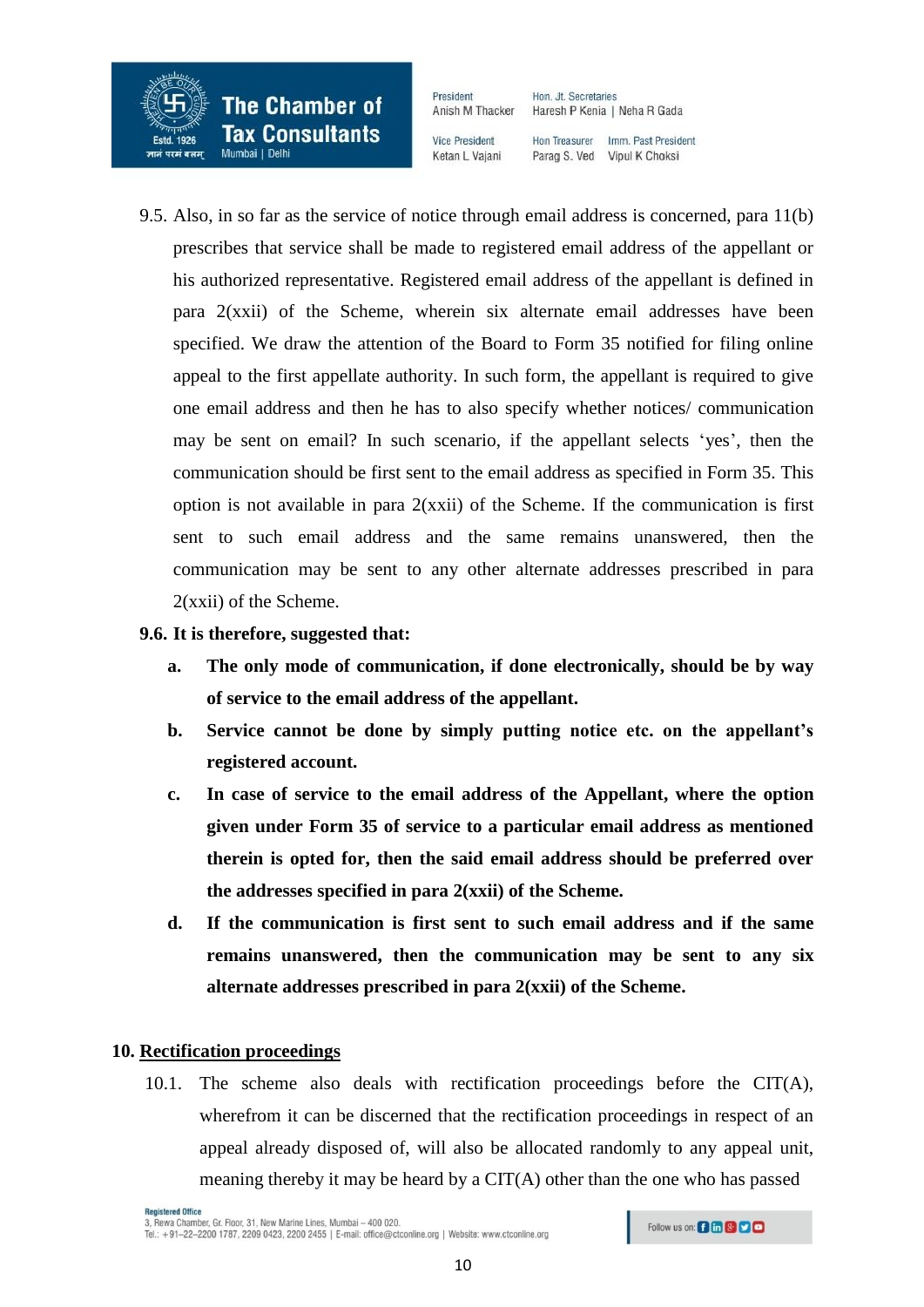

Hon Treasurer Imm. Past President Parag S. Ved Vipul K Choksi

the order disposing of the appeal. It is a general practice that the rectification proceeding is heard by the same person who has disposed of the appeal.

**10.2. It is therefore, suggested that the rectification proceedings should be dealt with by the same appeal unit who has disposed of the main order, unless the same is not possible.** 

## **11. Penalty for non-compliance of notice etc.**

- 11.1. The scheme also provides for levy of penalty if the assessee fails to comply with any notice issued by the NFAC. There is no such provision in the Act in this regard. Thus, this is bad in law. If the assessee does not respond to the notice, the CIT(A) can adjudicate the appeal in an ex-parte manner, after giving reasonable chances to the appellant assessee. However, he cannot levy penalty. It is the prerogative of the appellant assessees whether to pursue his appeal remedy or not and for not pursing such remedy, he cannot be penalised.
- **11.2. It is therefore, suggested that such penalty provisions, being ultra vires be removed from the scheme.**

### **12. Composition of the Appeal Unit**

- 12.1. Attention is drawn to para 4(3) of the Scheme. It states that appeal unit shall have the following authorities namely one or more Commissioner (Appeals) and such other income-tax authority, ministerial staff, executive or consultant to assist the Commissioner (Appeals) as considered necessary by the Board.
- 12.2. There is no clarity on the meaning of the terms 'ministerial staff', 'executive' and 'consultant'. Also, there is no clarity on the role to be played by them in the Appeal unit. Further, these are to be appointed by the Board. Necessary clarifications are therefore, sought in this regard.
- 12.3. As already mentioned earlier, a CIT(A) is a quasi-judicial authority expected to work independently to adjudicate dispute between the assessees and the employer of the CIT(A). In such case, there is a reasonable apprehension that if people are appointed by the Board in such unit who are to render assistance to CIT(A), then such people may influence the decision-making process, which would lead to